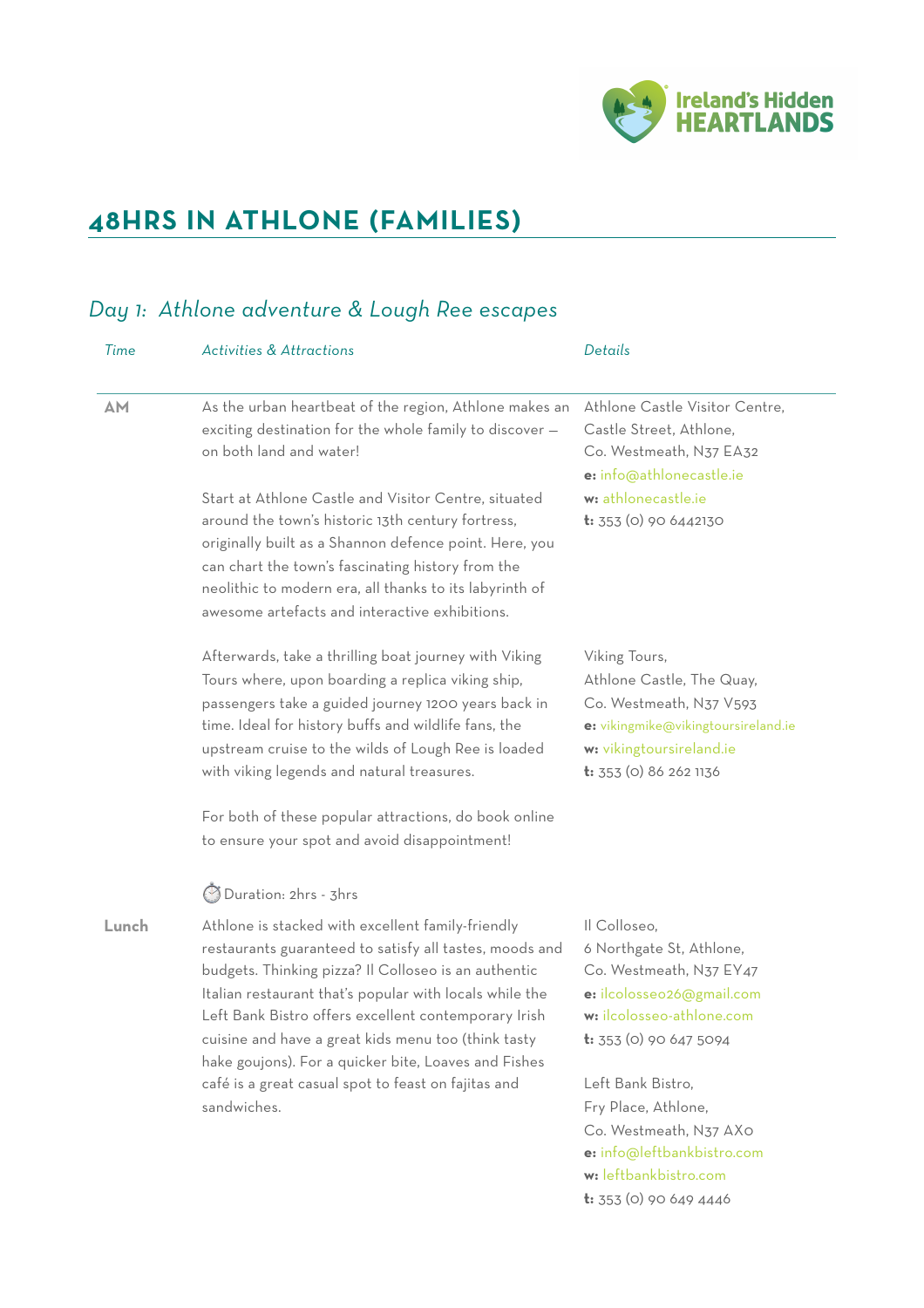| Time                    | <b>Activities &amp; Attractions</b>                                                                                                                                                                                                                                                                                                                                                                                                                                                                                                                                                                                                                | Details                                                                                                                                                    |
|-------------------------|----------------------------------------------------------------------------------------------------------------------------------------------------------------------------------------------------------------------------------------------------------------------------------------------------------------------------------------------------------------------------------------------------------------------------------------------------------------------------------------------------------------------------------------------------------------------------------------------------------------------------------------------------|------------------------------------------------------------------------------------------------------------------------------------------------------------|
| <b>PM</b>               | Come afternoon, make the short 10 minute drive to the<br>shores of Lough Ree for a fun-filled adventure at<br>Baysports. Home to Ireland's largest inflatable<br>waterpark, the centre is an open-air playground of<br>giant slides and rockers, with many neatly themed on<br>Athlone's medieval roots. Fun fact: the waterpark even<br>boasts the Guinness World Record for having the<br>tallest inflatable floating waterslide in the world!<br>Kids (and grown-ups) can also explore the lake via a<br>host of water sports, from paddle-boating to rafting.<br><b>Duration: 2 - 3hrs</b>                                                     | Baysports,<br>Hodson Bay, Athlone,<br>Co. Roscommon, N37 KH72<br>e: info@baysports.ie<br>w: baysports.ie<br>t: 353 (0) 90 6494 801                         |
| Dinner &<br><b>Stay</b> | The Hodson Bay Hotel (located just alongside<br>Baysports), is Ireland's largest lakeside resort, making it<br>a perfect base to eat, stay and play during your break.<br>The hotel offers a range of family room options, from<br>two-bedroom suites to interconnecting rooms, and also<br>features excellent amenities including a panoramic<br>swimming pool and kids adventure club.<br>For dinner, head to the hotel's Waterfront Carvery Bar<br>and unwind with a great family meal. Fresh local<br>ingredients take pride here, as does the bar's own kids<br>menu, with options from freshly-baked lasagne to<br>gooey chocolate brownies. | Hodson Bay Hotel<br>Roscommon Road, Athlone,<br>Co. Roscommon, N37 XR82<br>e: info@hodsonbayhotel.com<br>w: hodsonbayhotel.com<br>$t: 353$ (0) 90 6442 004 |

# *Day 2: Discovering legends of the Shannon*

| Time      | <b>Activities &amp; Attractions</b>                        | Details                         |
|-----------|------------------------------------------------------------|---------------------------------|
|           |                                                            |                                 |
| <b>AM</b> | Following breakfast at your hotel, explore the colourful   | Derryglad Folk Museum,          |
|           | history of rural Ireland with a road-trip to the Derryglad | Curraghboy, Athlone,            |
|           | Folk Museum. A particularly fun attraction for             | Co. Roscommon, N37 X6X8         |
|           | multi-generational families, here you'll learn all about   | e: info@derrygladfolkmuseum.com |
|           | life in Ireland fadó fadó thanks to authentic exhibits     | w: derrygladfolkmuseum.com      |
|           | from a yesteryear grocery store to, literally, an          | <b>t:</b> 353 (0) 90 648 8192   |
|           | old-school school. Fun, photo opps guaranteed!             |                                 |
|           | Duration: 1hrs                                             |                                 |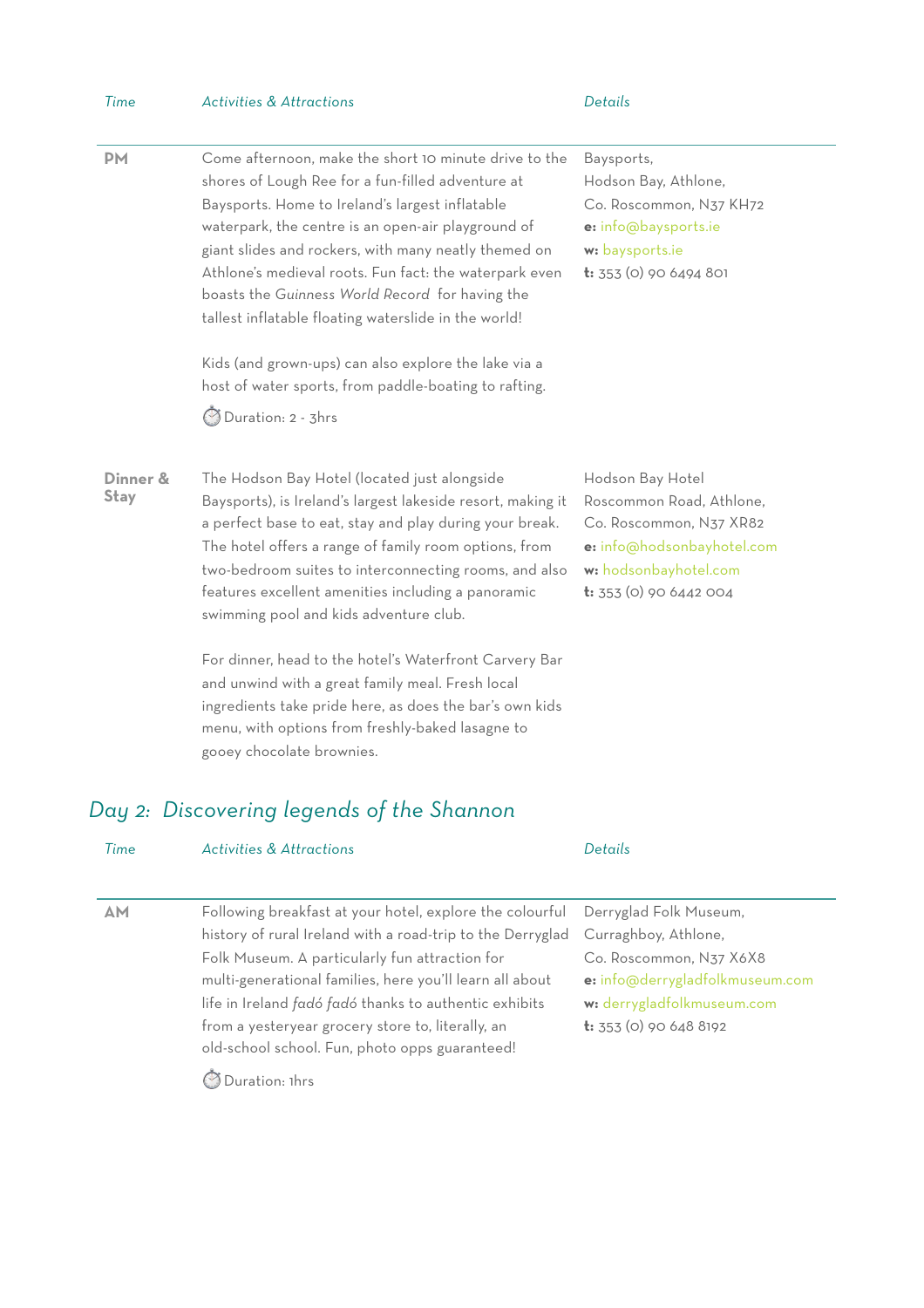| Time                    | <b>Activities &amp; Attractions</b>                                                                                                                                                                                                                                                                                                                                                                                                                                                                                                               | Details                                                                                                                                                  |
|-------------------------|---------------------------------------------------------------------------------------------------------------------------------------------------------------------------------------------------------------------------------------------------------------------------------------------------------------------------------------------------------------------------------------------------------------------------------------------------------------------------------------------------------------------------------------------------|----------------------------------------------------------------------------------------------------------------------------------------------------------|
| Lunch                   | Afterwards take the short drive south to the charming<br>village of Shannonbridge. Fallon's Bar features a great<br>organic kitchen where you can grab delicious burgers,<br>veggie burgers or fish and chips. Before you leave, take<br>a stroll along the village's scenic marina to watch some<br>of the Shannon's bird life - and cruisers - glide by.                                                                                                                                                                                        | Fallon's Bar.<br>Raghra, Shannonbridge,<br>Co. Offaly, N37 P6Y8<br>e: info@fallonsbar.ie<br>w: fallonsbar.ie<br>t: 353 (0) 87 850 6630                   |
| PМ                      | You've read about it in school, now see it up close!<br>Clonmacnoise is one of Ireland's true historic wonders<br>and a visit here makes a fascinating experience for all<br>the family. The attraction, set on the banks of the<br>Shannon, is one of the best preserved monastic sites in<br>Europe with the ruins of nine churches and two round<br>towers to wander and explore. The visitor centre here<br>also includes a museum and audio visual displays, all<br>adding to the experience of the trip to Ireland's very<br>own lost city. | Clonmacnoise.<br>Shannonbridge,<br>Co. Offaly, N37 V292<br>e: clonmacnoise@opw.ie<br>w: heritageireland.ie<br>t: 353 (0) 90 967 4195                     |
| Dinner &<br><b>Stay</b> | Come evening, loop back to the shores of Lough Ree to<br>relax at the beautiful setting of Glasson Lakehouse.<br>Their panoramic glass-fronted restaurant - which<br>offers a great kids menu - is an idyllic spot to wrap up<br>your day. The family-friendly hotel provides a range of<br>complimentary activities from biking to kayaking, and<br>they'll even organise packed picnics if you fancy doing<br>some exploring the next morning.                                                                                                  | Glasson Lakehouse<br>Killinure, Glasson,<br>Co. Westmeath, N37 HX45<br>e: info@glassongolfhotel.ie<br>w: glassonlakehouse.ie<br>$t: 353$ (0) 90 648 5120 |

#### *Instagram moment…*

*The golden hour! One of the most iconic scenes in Ireland's Hidden Heartlands is a summer sunset over the Shannon or Lough Ree. For the most epic shots, aim to be on the eastern shores of the waterways before sunset.* 

#### *Three more to explore…*

*Looking for more inspiration? Consider adding these options into your Ireland's Hidden Heartlands itinerary.*

*1 2 3*